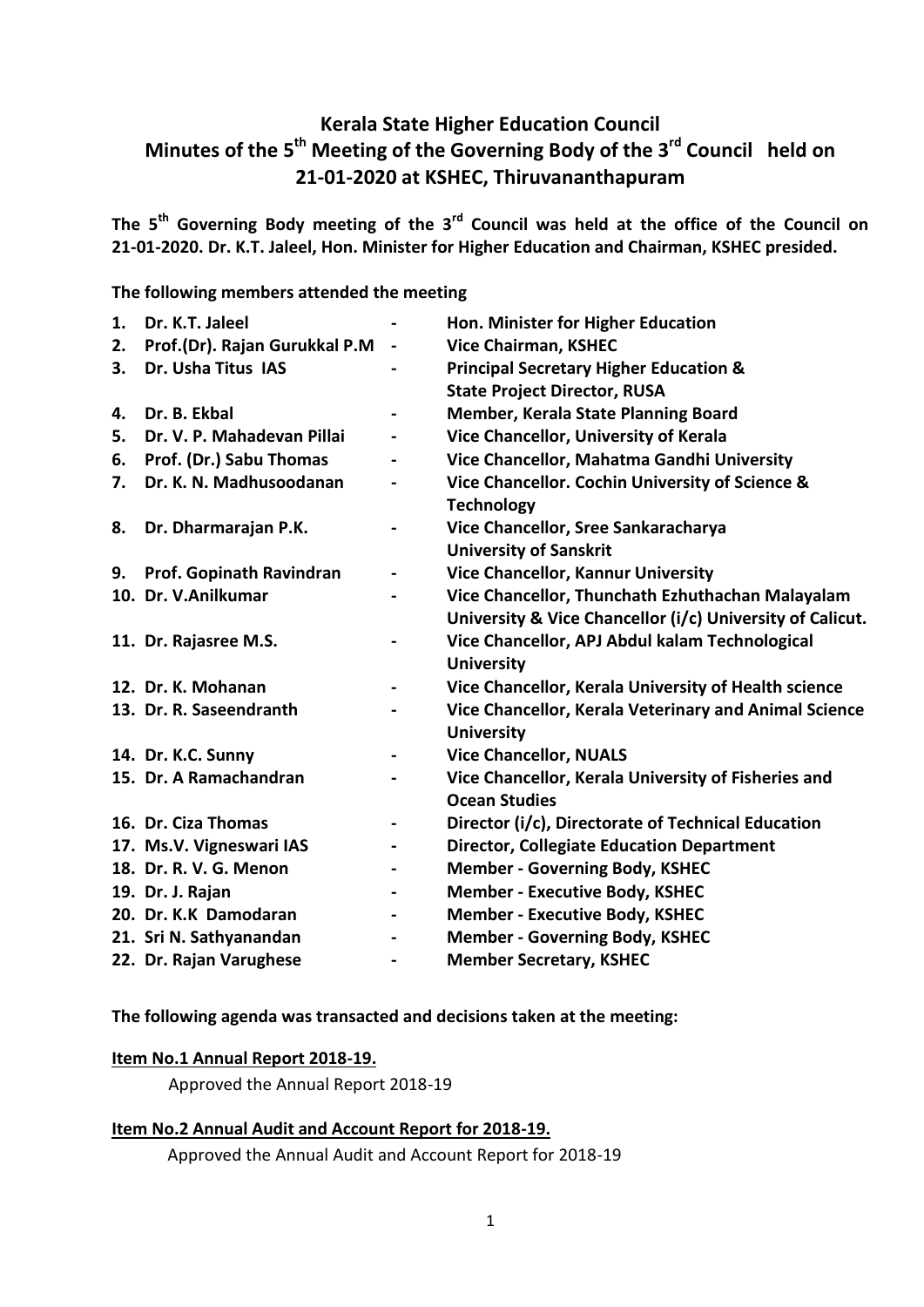#### **Item No.3 Report on Problems of Filling up Teaching Posts in Universities.**

After detailed discussion, the report on Problems of Filling up Teaching Posts in Universities was approved and recommended to forward the same to the Government. It was resolved

- (1) To urge the universities to speed up the process of filling up all teaching posts in universities based on UGC Regulation 2018.
- (2) To urge the universities to do away with the practice of giving regional weightage in admission to various programmes in the universities/ colleges and to make use of biometric security system instead of password in the examination system in universities.
- (3) To constitute a committee with the following members to examine the modalities for starting new programmes in emerging areas of importance in universities taking advantage of tenure track scheme.
	- (a) Prof.Rajan Gurukkal, Vice Chairman, KSHEC,
	- (b) Dr.B.Ekbal, Member, Kerala State Planning Board,
	- (c) Dr.Usha Titus, Principal Secretary. Higher Education,
	- (d) Prof.Sabu Thomas, Vice Chancellor, Mahatma Gandhi University,
	- (e) Dr.A.Ramachandran, Vice Chancellor, KUFOS,
	- (f) Dr.R.V.G.Menon, Member Governing Body, KSHEC
	- (g) Dr.Rajan Varughese, Member Secretary, KSHEC, (Convenor)
- (4) The proposal of Dr. B. Ekbal related to university/state sponsored programme as given below was accepted by the Governing Body.

"When the Universities start new integrated and inter disciplinary programmes and till new posts required for such programmes are sanctioned by the government, the Universities may meet the expenses for salary emoluments for teachers to be appointed for such programmes from fees collected from the students. To keep the fees at an affordable level, only moderate fees should be charged from students. The additional expenditure necessary for running the programmes may be met by Government by giving additional funds to Universities as and when required in the form of matching grants. A formula may be evolved for giving additional grant/ matching grant such as 75:25 (75% by the Government & 25% by the University) or any other ratio decided by the Government. This project can be called University/ State Sponsored programmes."

 (5) The committee was also entrusted with the task of designing a model programme spread across different universities in the state to facilitate student mobility between higher education institutions/ programmes.

### **Item No.4 Report on Unification of Fees of Foreign Students in State Universities**

Approved the report on Unification of Fees of Foreign Students in State Universities and resolved to forward the same to the Government/ Universities. The hon'ble Higher Education Minister urged the universities to initiate steps to attract foreign students to state higher education institutions.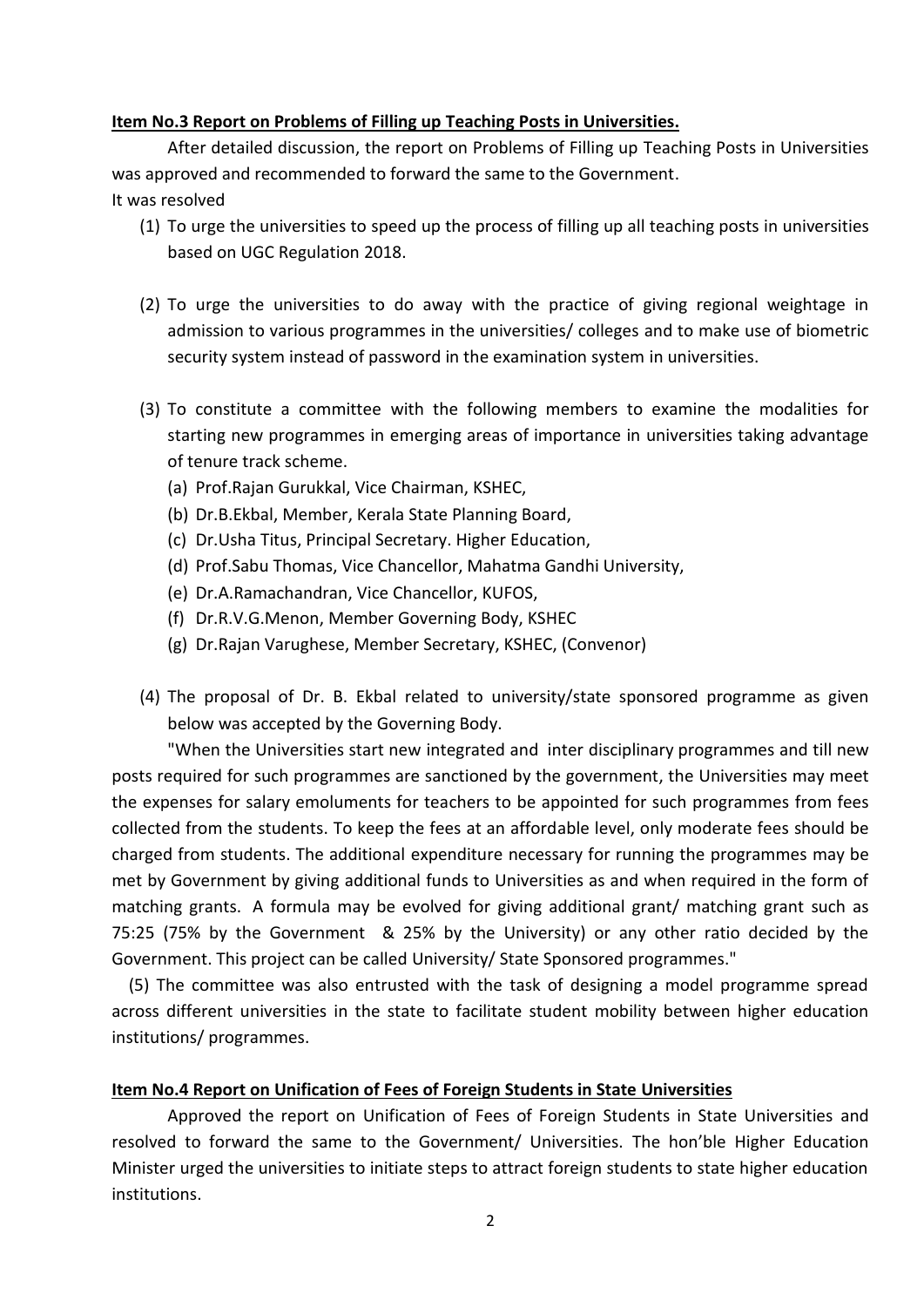## **Item No.5 National Education Policy – 2019 - State specific suggestions.**

Approved the state specific suggestions related to Higher Education in the state formulated in the context of the National Education Policy – 2019 and forward the same to the Government.

## **Item No.6 Assessment, Accreditation & Ranking Framework.**

Approved the SAAC Manual.

It was resolved to reduce the registration fee for SAAC to Rs. 25,000/- (Rupees Twenty Five Thousand only) from Rs. 1,00,000/- (Rupees One Lakh only) proposed earlier for affiliated colleges and the fee for Universities to Rs. 1,50,000/- (Rupees One Lakh Fifty Thousand only). The accredited colleges will be eligible for reimbursement of registration fee.

SAAC/ NAAC Accreditation is mandatory for all higher education institutions including self financing Colleges in the state which have completed six years of existence. Accreditation shall be a precondition for starting new programmes in affiliated colleges.

It was also resolved to establish the Kerala Institutional Ranking Frame Work (KIRF) to rank Higher Education Institutions in the state.

## **Item No.7 Consortium for e-journals.**

Resolved to establish an e-journal consortium with participation of all the state universities and the Kerala State Higher Education Council acting as the nodal agency of the consortium.

## **Item No.8 Creation of new posts for the functioning of the Kerala State Higher Education Council.**

It is reported that the file related to the creation of new posts for the functioning of KSHEC is pending with the Finance department for approval.

## **Item No.9 Unnathi Bhavan –Permanent Campus for Higher Education Council.**

The matter related to the establishment of Unnathi Bhavan will be taken up urgently with the University of Kerala.

# **Item No.10 Minutes of the Executive Body Meetings on 01/11/2018, 14/12/2018, 01/02/2019, 28/03/2019, 31/05/2019, 16/07/2019, 05/09/2019, 08/11/2019 & 17/12/2019.**

Approved the Minutes of the Executive Body Meetings

# **Additional Agenda**

## **Item No. A1. Upper Age Limit –Assistant Professor/ Professor.**

Resolved to recommend to the government to dispense with the upper age-limit set for Asst. Professor (40) and professor (50) for direct recruitment in Universities/Colleges as per UGC Regulation 2018.

### **Item No. A2. Common Entrance test for undergraduate programmes**

Resolved to recommend to the government to continue with the present system of Single Window System (SWS) of admission for UG/PG programmes followed by the universties in the state.